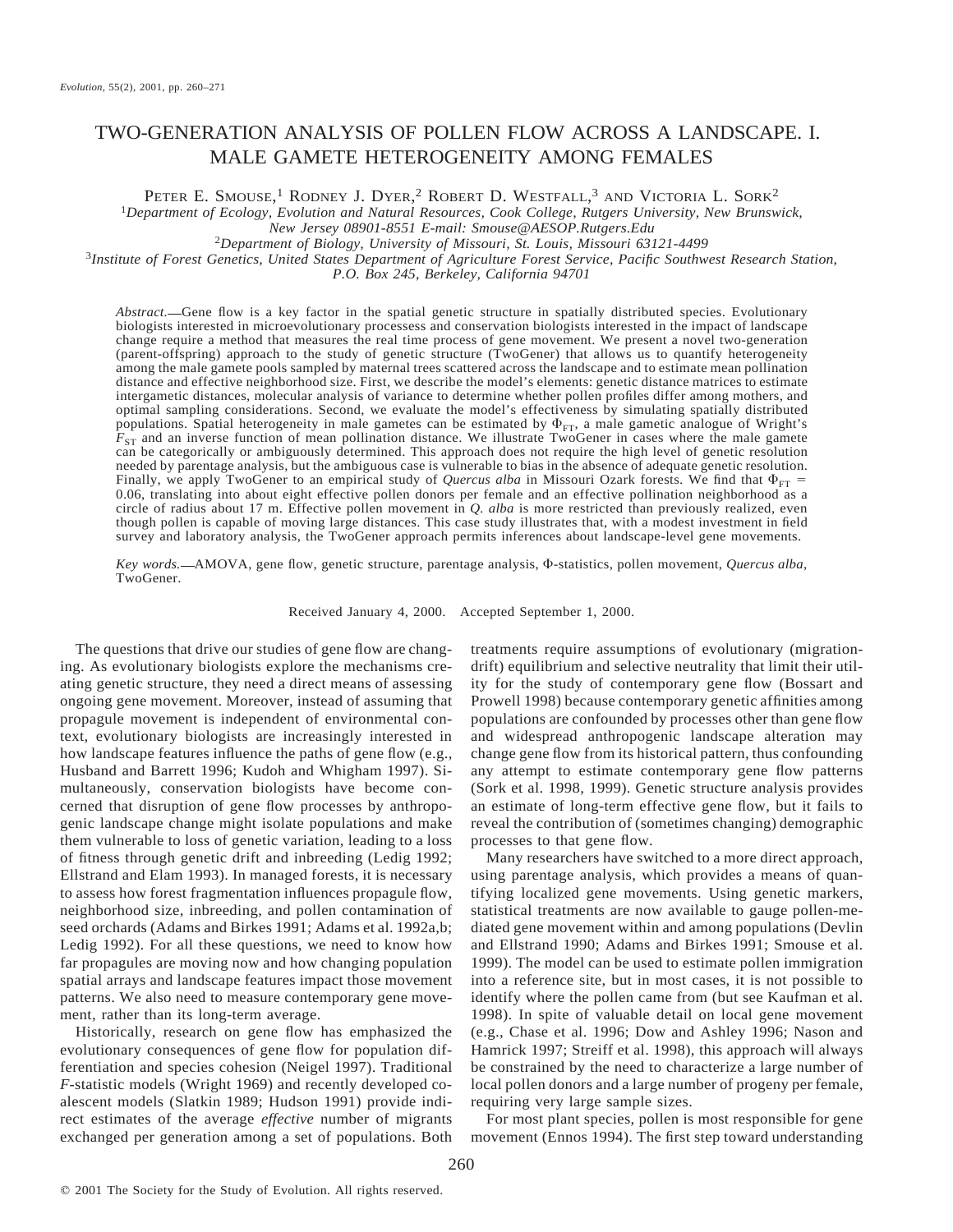the process of pollen flow is to increase the number of sites and the spatial scale of assessment. In doing so, we can begin to address questions about the pattern of pollen flow, relative to the demographic and environmental factors that emerge from the current ecological context or recent landscape history. For these questions, the exact parentage of any given seedling is no more than a means to an end. Instead of identifying the father, we need to answer several questions. What is the real time pattern of pollen flow? What can we infer about effective pollination distance and effective neighborhood size? What is the impact of differential/changing ecological context on pollen flow and its population structure consequences? We need an analysis that permits sampling a wider array of situations, one that can be mounted within the scope of feasible sampling and laboratory efforts.

We develop a two-generation procedure, dubbed Two-Gener, which combines the survey simplicity of the population structure approach with the parent-offspring-deductive aspects of the parentage approach. In the first section of this paper, we develop the estimation strategy that underlies TwoGener and, using information on the genetic distances between male gametes, we describe how to answer the initial question of whether different females, spread across the landscape, are sampling from heterogeneous male gamete pools. We then explore the sampling aspects of pollen movement, characterized by isolation by distance, and indicate how to allocate the sampling effort within and among females.

In the second section of this paper, we simulate a spatially distributed population, and explore three specific objectives that clarify the application of our model to real data: (1) we describe and contrast two cases, that of categorical gametic assay, possible with conifers, and that of ambiguous gametic assay, typical of angiosperms; (2) we explore the strength of isolation by (pollination) distance, as a function of the decay parameter of our pollen distribution; and (3) we evaluate the statistical resolution provided by genetic loci of different parentage exclusionary power.

In the third section, we apply TwoGener to data from a natural population of *Quercus alba*, which was collected as part of the Missouri Ozark Forest Ecosystem Project, designed to address gene flow patterns on a landscape scale.

## INTERGAMETIC DISTANCE ANALYSIS

# *Sampling Strategy*

The TwoGener model is based on an analysis of genetic distances among male gametes. The first step is to determine the impact of spatial separation among females on the heterogeneity of pollen donors they sample. In essence, we use the females as spatially distributed ''pollen traps'' (as in Sorensen 1972). The sampling design requires some pairs in close proximity (within a single patch), some at intermediate distances (e.g., single trees in a dispersed population), and some (from end to end of the study) that will surely sample pollen pools that are effectively nonoverlapping. We sample *J* females, and from the *j*th female we extract  $n_j$  seed. Because the total sample size (*N*) is commonly constrained by limited field and laboratory resources, we set  $N = \sum_{i=1}^{J} n_i = 400$ progeny here, a manageable sample for most studies, particularly if we must evaluate multiple populations. We are faced with a trade-off between replication for each female and the number of females sampled. For most of what follows, we use a sample design of  $K = n_j = 20$  for each of  $J = 20$ females. From each seedling, we infer both paternal and maternal gametic contributions and use the paternal gametes to gauge the heterogeneity of the pollen pools sampled by different females.

## *Gametic Assay*

It has been shown that genetic inference improves with a multilocus treatment (Smouse et al. 1982). Therefore, consider a set of *L* codominant loci reasonably presumed to be unlinked and segregating independently, for which we can characterize each sampled female. Consider the genotype of the *j*th female, for example,  $A_1A_3$ ,  $B_2B_2$ ,  $C_3C_4$ , ...,  $L_4L_4$ . This female is assumed to show meiotic segregation for the heterozygous A- and C-loci, presumably in Mendelian proportions ½:½, but does not segregate for the homozygous Band L-loci. We next examine the genotypes of  $n_i$  seedlings, derived from this same mother. We imagine two cases: (1) both maternal and paternal gametes are categorically obvious by inspection; and (2) some ambiguity exists. The first (categorical) case would apply to conifers, for which a separate assay of the megagametophyte associated with each seed would indicate the maternal contribution categorically; the male contribution could then be obtained by subtraction. The second (ambiguous) case would apply to angiosperms, where some mother-offpring pairs are of genotypes  $G_iG_k$  and  $G_iG_k$ , for which both paternal and maternal gametic contributions are ambiguous.

For our *j*th female, Table 1a provides the gametic inference available from a collection of four seedlings and the corresponding megagametophyte (for a conifer), and Table 1b provides the comparable inference for the angiosperm case. Under the conifer scenario, we have categorical assay for both maternal and paternal gametic contributions and the post hoc likelihoods of those gametes are all one, given the observed maternal, seedling, and megagametophytic genotypes. In the angiosperm case, where direct gametic assay is not available, we have some ambiguity. The first two seedlings both yield obvious maternal and paternal gametic genotypes, but the third seedling is ambiguous for the C-locus. The maternal probabilities are the Mendelian proportions ½:½, but the paternal proportions are determined by the frequencies of  $C_3$ and  $C_4$  in the pollen pool,  $q_3$  and  $q_4$ , respectively. The posterior likelihoods of paternal-maternal gametic combinations, given the maternal and seedling genotypes, are  $\gamma_{34} = \frac{1}{2}q_3$ /  $(\frac{1}{2}q_3 + \frac{1}{2}q_4)$  for the C<sub>3</sub>-C<sub>4</sub> pair and  $\gamma_{43} = \frac{1}{2}q_4/(\frac{1}{2}q_3 + \frac{1}{2}q_4)$  $= (1 - \gamma_{34})$ , for the C<sub>4</sub>-C<sub>3</sub> pair, respectively. For the fourth seedling, both the A- and C-loci are ambiguous, yielding four possible paternal-maternal gametic combinations. The four maternal gametes have expected proportions of  $(\frac{1}{2})^2 = \frac{1}{4}$ each, whereas the expected male proportions are determined by the allele frequencies at both the C-locus (given above) and the A-locus  $(p_1 \text{ and } p_3)$ . The posterior paternal-maternal gametic likelihoods, given the maternal and seedling genotypes, are determined by  $\gamma_{34}$  and  $\gamma_{43}$  (as defined above) and  $\alpha_{13} = \frac{1}{2}p_1/(\frac{1}{2}p_1 + \frac{1}{2}p_3)$  and  $\alpha_{31} = \frac{1}{2}p_3/(\frac{1}{2}p_1 + \frac{1}{2}p_3)$ , as shown in Table 1b.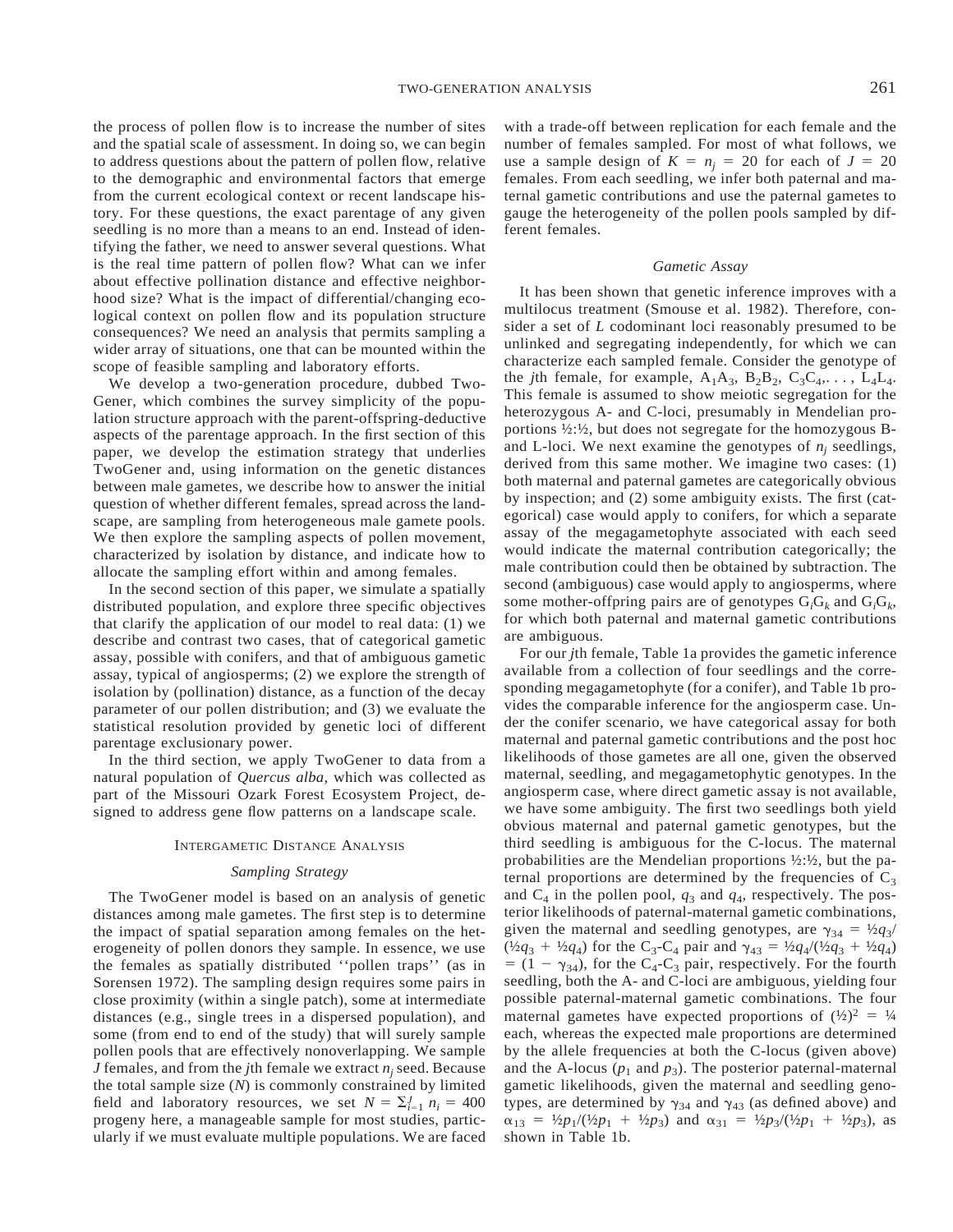TABLE 1. Inference on gametic genotypes of a  $A_1A_3$ ,  $B_2B_2$ ,  $C_3C_4$ , ...,  $L_4L_4$  mother and various fathers: (a) for categorical assay (as with a conifer, having separate megagametophytic assay); and (b) for ambiguous assay (as with an angiosperm, having some ambiguity).

| (a) Categorical assay, with known male and female gametes                                                                                                                       |                                                                                                                                                                                                                                                            |                                      |                                            |                                    |
|---------------------------------------------------------------------------------------------------------------------------------------------------------------------------------|------------------------------------------------------------------------------------------------------------------------------------------------------------------------------------------------------------------------------------------------------------|--------------------------------------|--------------------------------------------|------------------------------------|
| Diploid offspring<br>genotype                                                                                                                                                   | Megagamete<br>(maternal)<br>contribution                                                                                                                                                                                                                   |                                      | Microgramete<br>(paternal)<br>contribution | Posterior<br>gametic<br>likelihood |
| $A_1A_2, B_2B_2, C_2C_4, \ldots, L_2L_4$<br>$A_3A_3, B_2B_2, C_1C_3, \ldots, L_1L_4$<br>$A_2A_3$ , $B_2B_2$ , $C_3C_4$ , , $L_2L_4$<br>$A_1A_3, B_2B_2, C_3C_4, \ldots, L_3L_4$ | $^{+}$<br>$A, B, C, \ldots L$<br>$A_1 B_2 C_4 \ldots L_4$<br>$A_3 B_2 C_3 \ldots L_4$<br>$^{+}$<br>$A_3 B_2 C_1 \ldots L_1$<br>$A, B, C, \ldots L$<br>$A_3 B_2 C_4 \ldots L_4$<br>$^{+}$<br>$^{+}$<br>$A_3 B_2 C_4 \ldots L_3$<br>$A_1 B_2 C_3 \ldots L_4$ |                                      |                                            |                                    |
| (b) Ambiguous assay, with some ambiguous male and female gametes                                                                                                                |                                                                                                                                                                                                                                                            |                                      |                                            |                                    |
| Diploid offspring<br>genotype                                                                                                                                                   | Maternal<br>gametic<br>contribution                                                                                                                                                                                                                        |                                      | Paternal<br>gametic<br>contribution        | Posterior<br>gametic<br>likelihood |
| $A_1A_2$ , $B_2B_2$ , $C_2C_3$ , $\ldots$ , $L_2L_4$                                                                                                                            | $A_1 B_2 C_4 \ldots L_4$                                                                                                                                                                                                                                   | $^{+}$                               | $A, B, C, \ldots L$                        | 1                                  |
| $A_3A_3, B_2B_2, C_1C_3, \ldots, L_1L_4$                                                                                                                                        | $A_3, B_2, C_3, \ldots, L_4$                                                                                                                                                                                                                               | $^{+}$                               | $A_3 B_2 C_1 \ldots L_1$                   | 1                                  |
| $A_2A_3, B_2B_2, C_3C_4, \ldots, L_2L_4$                                                                                                                                        | $A_3 B_2 C_4 \ldots L_4$<br>$A, B, C, \ldots L$                                                                                                                                                                                                            | $+$<br><b>or</b><br>$+$              | $A, B, C, \ldots L$<br>$A, B, C, \ldots L$ | $\gamma_{34}$<br>$\gamma_{43}$     |
|                                                                                                                                                                                 | $A_1 B_2 C_3 \ldots L_4$                                                                                                                                                                                                                                   | $^{+}$<br><sub>or</sub>              | $A_3 B_2 C_4 \ldots L_3$                   | $\alpha_{31}\gamma_{43}$           |
|                                                                                                                                                                                 | $A_1 B_2 C_4 \ldots L_4$                                                                                                                                                                                                                                   | $^{+}$                               | $A_3 B_2 C_3 \ldots L_3$                   | $\alpha_{31}\gamma_{34}$           |
| $A_1A_3, B_2B_2, C_3C_4, \ldots, L_3L_4$                                                                                                                                        | $A_3 B_2 C_3 \ldots L_4$                                                                                                                                                                                                                                   | <sub>or</sub><br>$^{+}$<br><b>or</b> | $A_1 B_2 C_4 \ldots L_3$                   | $\alpha_{13}\gamma_{43}$           |
|                                                                                                                                                                                 | $A_3 B_2 C_4 \ldots L_4$                                                                                                                                                                                                                                   | $+$                                  | $A_1 B_2 C_3 \ldots L_3$                   | $\alpha_{13}\gamma_{34}$           |
|                                                                                                                                                                                 |                                                                                                                                                                                                                                                            |                                      |                                            |                                    |

The only maternal-offspring combinations that yield ambiguity are those of the type  $G_iG_k-G_iG_k$  for a particular locus, those where mother and offspring share the same pair of alleles in heterozygous form. Clearly, categorical assay is better, but it is possible to use the ambiguous treatment. If we are forced to make allele frequency assumptions, it seems best to use the average allele frequency estimates for the entire male pollen profile of the study, rather than using a separate set of estimates from the pollen profile of each female. That will provide common (and well-estimated) values for the whole study, but to the extent that different females are drawing from pollen pools with different allele frequencies, it will favor the null hypothesis of no pollen profile divergence among those females and, thus, the degree of pollen structure among them. We are trading robust estimation (of the average) against statistical power (to detect small differences), but over the spatial scale of interest here, that trade-off seems reasonable.

## *Distance Metrics*

The intent of this component of the model is to determine whether the average pollen profiles for different females are different. We gauge divergence among male gametes by means of pairwise genetic distances. We then use these pairwise distances, from the same and from different females, to gauge the degree of pollen structure among those females. To measure genetic distance, we prefer multiple-allelic loci, because paternal gametic resolution improves with the level of polymorphism (Chakravarti and Li 1983; Jamieson 1994). The four-allele case is sufficient to describe the scoring convention. We can describe the distances between different alleles with an equilateral tetrahedron (a perfect pyramid), with each vertex representing an allele and each edge the distance between a pair of alleles (Fig. 1a). We set each edge length to unity (one), because the alleles are assumed to be equally divergent.

We can also obtain the distance in more formal fashion. We use the vector representation in Table 2a and define the *squared* genetic distance between the *i*th and *k*th gametes as

$$
d_{ik}^2 = \frac{1}{2} \sum_{a=1}^{H} (Y_{ia} - Y_{ka})^2 = \frac{1}{2} [\mathbf{Y}_i - \mathbf{Y}_k]^T [\mathbf{Y}_i - \mathbf{Y}_k], \quad (1)
$$

where  $Y_i$  and  $Y_k$  are the vectors for the *i*th and *k*th gametes and *H* is the total number of different alleles at this locus. Equation (1) is defined in such a fashion as to provide the same values as the tetrahedron (Fig. 1a). The multilocus squared distance is simply the sum of the squared distances for the separate loci, a tally of the allelic differences at the *L* loci

$$
d_{ik}^{2}(L \text{ loci}) = \sum_{l=1}^{L} d_{ik}^{2}(l \text{th locus}).
$$
 (2)

For the categorical case, this is all we need.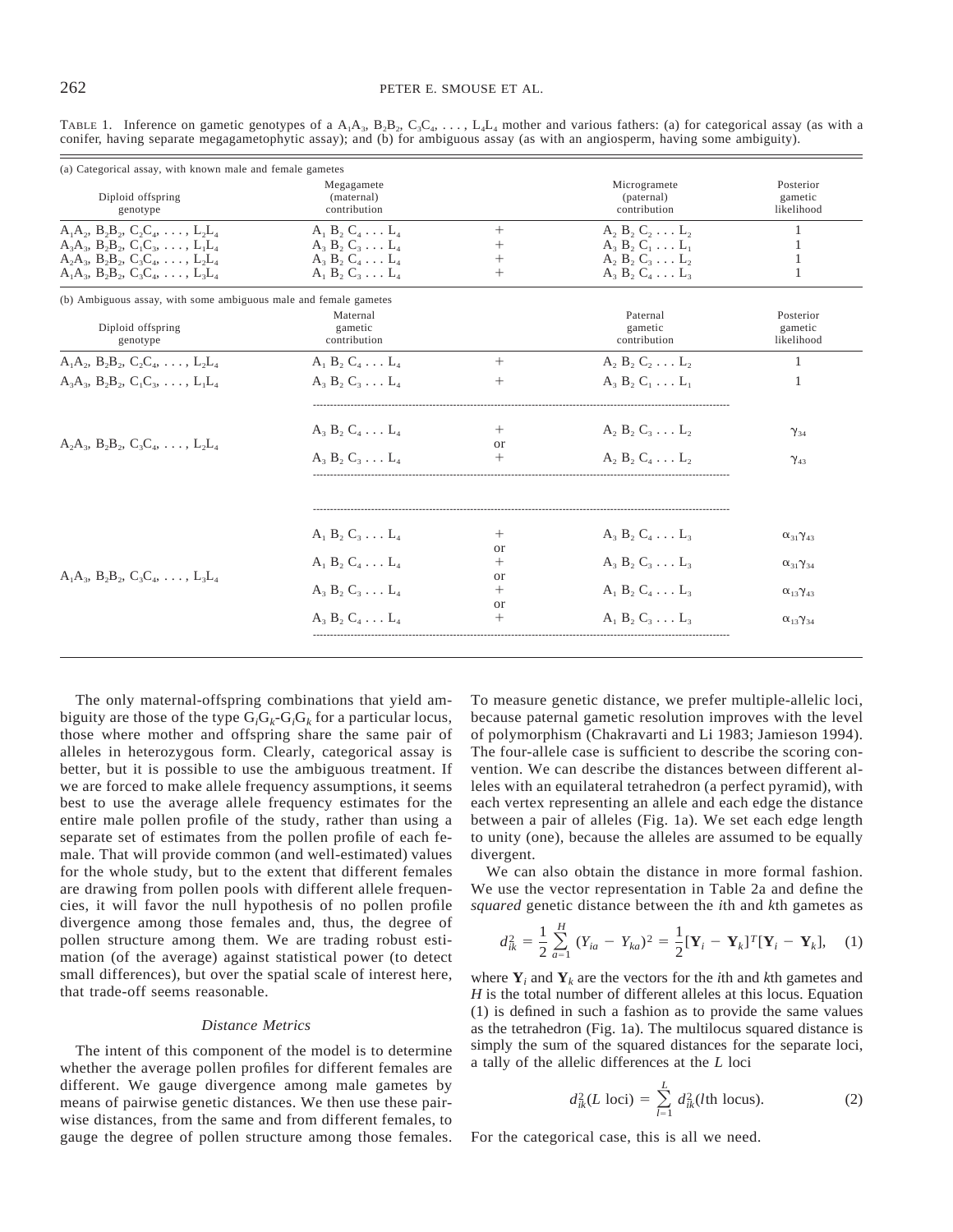

FIG. 1. Intergametic distance tetrahedra: (a) categorical assay of paternal alleles, comparing all pairs of alleles; (b) ambiguous assay of paternal alleles, for the case of mother-offspring pairs sharing the same heterozygous diploid genotype, comparing  $A_{1/3}$  with  $A_2$ ; (c) ambiguous case, comparing  $A_{1/3}$  with  $A_{1/4}$ ; (d) ambiguous case, comparing  $A_{1/3}$  with  $A_{2/4}$ .

For the ambiguous case, the treatment is a bit more elaborate and is illustrated in Figure 1b and in Table 2b. Consider the fourth seedling, ambiguous for the parental alleles  $A_1$  and  $A_3$  and for the parental alleles  $C_3$  and  $C_4$ . Consider the Alocus alleles; the paternal allele is  $A_1$  (and maternal allele  $A_3$ ) with likelihood  $\alpha_{13}$ , and the paternal allele is  $A_3$  (and maternal allele  $A_1$ ) with likelihood  $\alpha_{31}$ . The appropriate vector representation (Table 2) of the paternal gamete is

$$
\mathbf{Y}_{1/3} = \alpha_{13} \begin{vmatrix} 1 \\ 0 \\ 0 \\ 0 \end{vmatrix} + \alpha_{31} \begin{vmatrix} 0 \\ 0 \\ 1 \\ 0 \end{vmatrix} = \begin{vmatrix} \alpha_{13} \\ 0 \\ \alpha_{31} \\ 0 \end{vmatrix},
$$
 (3)

with the positions of  $\alpha_{13}$  and  $\alpha_{31}$  reversed in the maternal  $(A_{3/1})$  gamete. Concentrating on the paternal gamete, we have the representation in Figure 1b, with  $A_{1/3}$  gamete located

along the side of the tetrahedron, at distance  $\alpha_{13}$  from the  $A_3$ vertex and distance  $\alpha_{31}$  from the A<sub>1</sub> vertex. (The ambiguous gamete is closer to the allelic vertex with the higher frequency in the total population of paternal gametes.) The  $A_{1/3}$  gamete's vector difference from a categorical  $A_1$  gamete is

$$
\begin{bmatrix} \mathbf{Y}_{1/3} - \mathbf{Y}_1 \end{bmatrix} = \begin{bmatrix} \alpha_{13} \\ 0 \\ \alpha_{31} \\ 0 \end{bmatrix} - \begin{bmatrix} 1 \\ 0 \\ 0 \\ 0 \end{bmatrix} = \begin{bmatrix} -\alpha_{31} \\ 0 \\ \alpha_{31} \\ 0 \end{bmatrix}, \tag{4}
$$

and its squared distance to the  $A_1$  vertex is

$$
d_{ik}^{2}(\mathbf{A}_{1/3} \text{ vs. } \mathbf{A}_{1}) = \frac{1}{2} [\mathbf{Y}_{1/3} - \mathbf{Y}_{1}]^{T} [\mathbf{Y}_{1/3} - \mathbf{Y}_{1}] = \alpha_{31}^{2}.
$$
 (5)

Similar arguments, using either the geometry of the tetrahedron (Fig. 1b–d) or vector algebra (Table 2b), yield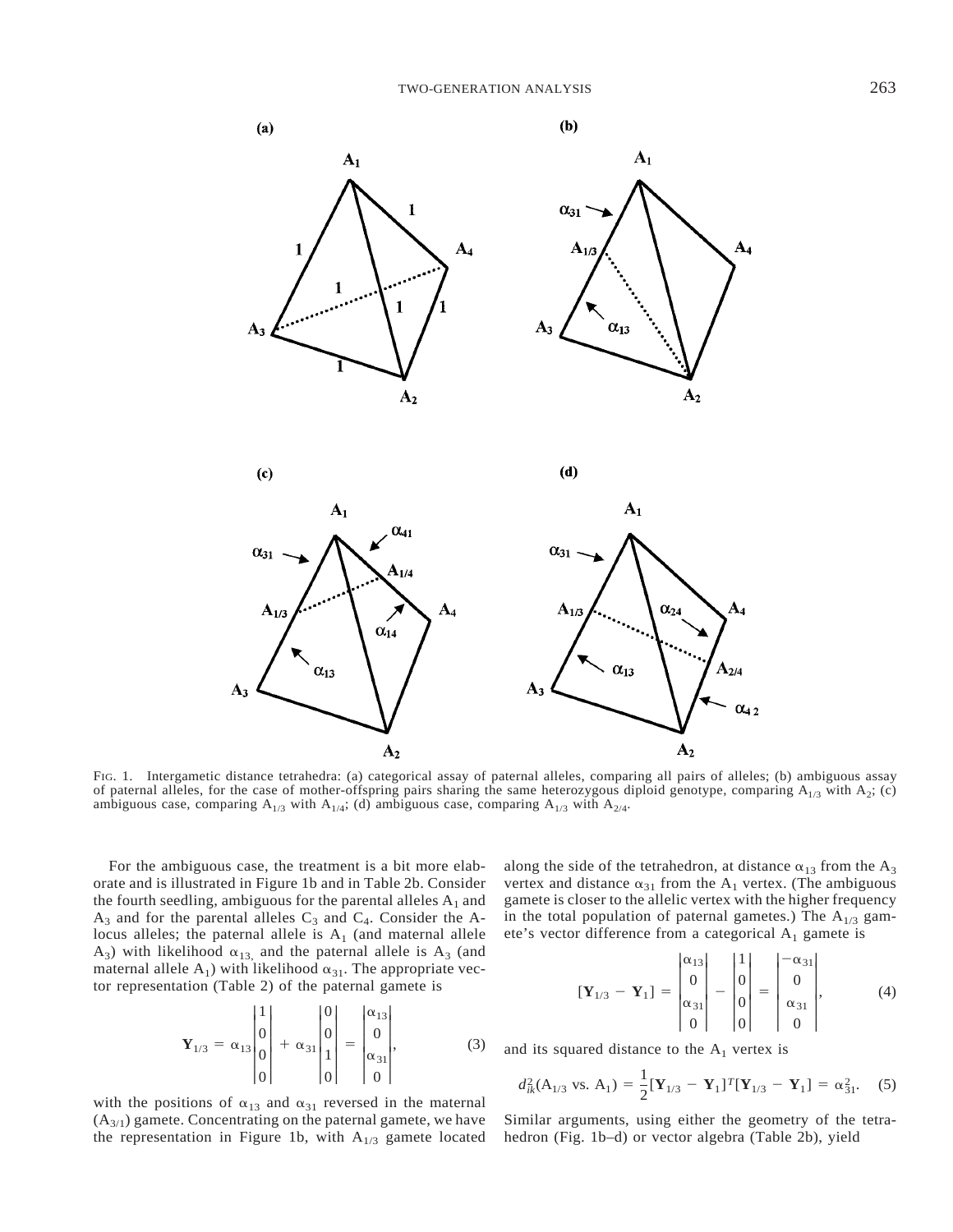TABLE 2. Four-allele scoring of paternal (p) and maternal (m) gametes for (a) categorical and (b) ambiguous gametic analysis illustrated for the  $A_1A_3$ ,  $B_2B_2$ ,  $C_3C_4$ , ...,  $L_4L_4-A_1A_3$ ,  $B_2B_2$ ,  $C_3C_4$ , ...,  $L_3L_4$  mother-offspring pair of Table 1; each **Y**-variable corresponds to one allele of a four-allele locus.

| Gametic                                              | A-locus                         |                    | B-locus              |                            | C-locus                          |                                       | L-locus                        |                                  |
|------------------------------------------------------|---------------------------------|--------------------|----------------------|----------------------------|----------------------------------|---------------------------------------|--------------------------------|----------------------------------|
| vector                                               | р                               | m                  | p                    | m                          | p                                | m                                     | p                              | m                                |
| ${\bf Y}_1$<br>$\mathbf{Y}_2$<br>$\mathbf{Y}_3$<br>Y | $\sigma$<br>$\overline{0}$<br>0 | 1<br>$\Omega$<br>0 | $\Omega$<br>$\Omega$ | $\overline{0}$<br>$\theta$ | $\theta$<br>$\Omega$<br>$\Omega$ | $\theta$<br>$\theta$<br>1<br>$\Omega$ | 0<br>$\Omega$<br>1<br>$\Omega$ | $\Omega$<br>$\Omega$<br>$\Omega$ |

(b) Ambiguous scoring for the fourth seedling in Table 1b, with posterior likelihood weights

| Gametic                                                                                                                                                                                                                                                                      | A-locus                                                |                                            | B-locus                        |                           | C-locus                                  |                                                        | L-locus                   |                                              |
|------------------------------------------------------------------------------------------------------------------------------------------------------------------------------------------------------------------------------------------------------------------------------|--------------------------------------------------------|--------------------------------------------|--------------------------------|---------------------------|------------------------------------------|--------------------------------------------------------|---------------------------|----------------------------------------------|
| vector                                                                                                                                                                                                                                                                       | p                                                      | m                                          | p                              | m                         | p                                        | m                                                      | p                         | m                                            |
| $\mathbf{Y}_{1}$<br>$\mathbf{Y}_2$<br>$\mathbf{Y}_3$<br>$\mathbf{Y}_{4}$                                                                                                                                                                                                     | $\alpha_{13}$<br>$\theta$<br>$\alpha_{31}$<br>$\Omega$ | $\alpha_{31}$<br>$\theta$<br>$\alpha_{13}$ | 0<br>1<br>$\theta$<br>$\Omega$ | 0<br>$\Omega$<br>$\Omega$ | O<br>0<br>$\gamma_{34}$<br>$\gamma_{43}$ | $\theta$<br>$\Omega$<br>$\gamma_{43}$<br>$\gamma_{34}$ | $\theta$<br>0<br>$\theta$ | $\overline{0}$<br>$\overline{0}$<br>$\theta$ |
| $\alpha_{13} = \text{fr}(A_1)/[\text{fr}(A_1) + \text{fr}(A_3)]$<br>$\alpha_{31} = \text{fr}(A_3)/[\text{fr}(A_1) + \text{fr}(A_3)]$<br>$\gamma_{34} = \text{fr}(C_3)/[\text{fr}(C_3) + \text{fr}(C_4)]$<br>$\gamma_{43} = \text{fr}(C_4)/[\text{fr}(C_3) + \text{fr}(C_4)]$ |                                                        |                                            |                                |                           |                                          |                                                        |                           |                                              |

$$
d_{ik}^2(\mathbf{A}_{1/3} \text{ vs. } \mathbf{A}_3) = \alpha_{13}^2,\tag{6a}
$$

$$
d_{ik}^{2}(\mathbf{A}_{1/3} \text{ vs. } \mathbf{A}_{2}) = 1 - \alpha_{13} \alpha_{31}, \qquad (6b)
$$

 $d_{ik}^2(A_{1/3} \text{ vs. } A_{2/4}) = 1 - \alpha_{13}\alpha_{31} - \alpha_{24}\alpha_{42},$  (6c)

$$
d_{ik}^{2}(A_{1/3} \text{ vs. } A_{1/4}) = 1 - \alpha_{13}\alpha_{31} - \alpha_{14}\alpha_{41} - \alpha_{13}\alpha_{14}, \quad (6d)
$$

and

$$
d_{ik}^2(\mathbf{A}_{1/3} \text{ vs. } \mathbf{A}_{1/3}) = 0, \tag{6e}
$$

with additional definitions for  $A_{2/4}$  and  $A_{1/4}$  heterozygous mother-offspring pairs,

$$
\alpha_{24} = \frac{1}{2}p_2 \Bigg/ \Bigg( \frac{1}{2}p_2 + \frac{1}{2}p_4 \Bigg), \tag{7a}
$$

$$
\alpha_{42} = \frac{1}{2}p_4 \bigg/ \bigg( \frac{1}{2}p_2 + \frac{1}{2}p_4 \bigg), \tag{7b}
$$

$$
\alpha_{14} = \frac{1}{2}p_1 \bigg/ \bigg( \frac{1}{2}p_1 + \frac{1}{2}p_4 \bigg), \text{ and } (7c)
$$

$$
\alpha_{41} = \frac{1}{2}p_4 \Bigg/ \Bigg( \frac{1}{2}p_1 + \frac{1}{2}p_4 \Bigg). \tag{7d}
$$

The same sort of treatment applies to the ambiguous C-locus or any other ambiguous locus. In any case, we can compute squared distances between all pairs of alleles, regardless whether there is gametic ambiguity. For the purposes to follow, squared distances are sufficient, albeit sometimes algebraically cumbersome. To obtain the multiple-locus distance, we simply add across loci, as in equation (2).

# *The Intergametic Distance Matrix*

Given *N* seedlings, we have *N* paternal gametes. However, all the information is contained within the full set of squared intergametic distances, and further analysis amounts to manipulation of those squared distances. It is convenient to pack the pairwise distances into an  $N \times N$  squared distance matrix

$$
\mathbf{D} = \begin{vmatrix} \mathbf{D}_{11} & \mathbf{D}_{12} & \mathbf{D}_{13} & \cdots & \mathbf{D}_{1J} \\ \mathbf{D}_{21} & \mathbf{D}_{22} & \mathbf{D}_{23} & \cdots & \mathbf{D}_{2J} \\ \mathbf{D}_{31} & \mathbf{D}_{32} & \mathbf{D}_{33} & \cdots & \mathbf{D}_{3J} \\ \cdots & \cdots & \cdots & \cdots & \cdots \\ \mathbf{D}_{J1} & \mathbf{D}_{J2} & \mathbf{D}_{J3} & \cdots & \mathbf{D}_{JJ} \end{vmatrix},
$$
 (8)

where  $\mathbf{D}_{ge}$  is the matrix of pairwise distances among the paternal gametes of the *g*th female, and **D***gh* is the matrix of pairwise distances between paternal gametes of the *g*th and *h*th females.

## *Analysis of Molecular Variance*

Our analytical task is to determine whether the pollen profiles for different females were random samples from the same pollen pool or whether different females have sampled different collections of males by virtue of their own physical isolation and the tendency for pollen to fall close to its donor. We hope to be able to show that females have sampled from different pollen pools, but the null hypothesis is that they have not. We answer this question with an analysis of molecular variance (AMOVA; Excoffier et al. 1992), using females as the strata and paternal gametes within them to establish replication error. AMOVA is essentially a multivariate analysis of variance (MANOVA), but it uses the pairwise distance matrix as input, rather than the raw **Y**-vectors themselves. If we were dealing with diploid genotypes, rather than gametes, we would have results that were equivalent to the standard Weir and Cockerham (1984) multilocus *F*-statistics extraction, as we have described elsewhere (Peakall et al. 1995). The other novelty is that instead of using Normal theory test procedures for multinomial variables, we use permutational (data reuse) procedures. Briefly, we need a classic one-level nest, separating variation into within-female and among-female components of pollen variation. AMOVA computes these components from the distance matrix, **D,** obtained from equation (8), among paternal gametes. The usual molecular sums of squares, estimated mean squares, and estimated variance components are shown in Table 3. Instead of using Fisher's *F*-ratio, it is customary to use the intraclass correlation,  $\Phi_{\text{FT}}$ , which is estimated as the fraction of the total variance that is accounted for by interfemale differences, analogous to Wright's (1969)  $F_{ST}$ -statistic, but with females replacing populations as strata and male gametes replacing diploid individuals as replicates within strata,

$$
\hat{\Phi}_{FT} = s_A^2/(s_A^2 + s_W^2). \tag{9}
$$

Significance testing is conducted by randomly shuffling the male gametes among females, on the null premise that if there are no differences among the pollen pools, it will not matter which collection of male gametes is associated with which female. That shuffling is done by permuting rows (and corresponding columns) of **D** (see Excoffier et al. 1992).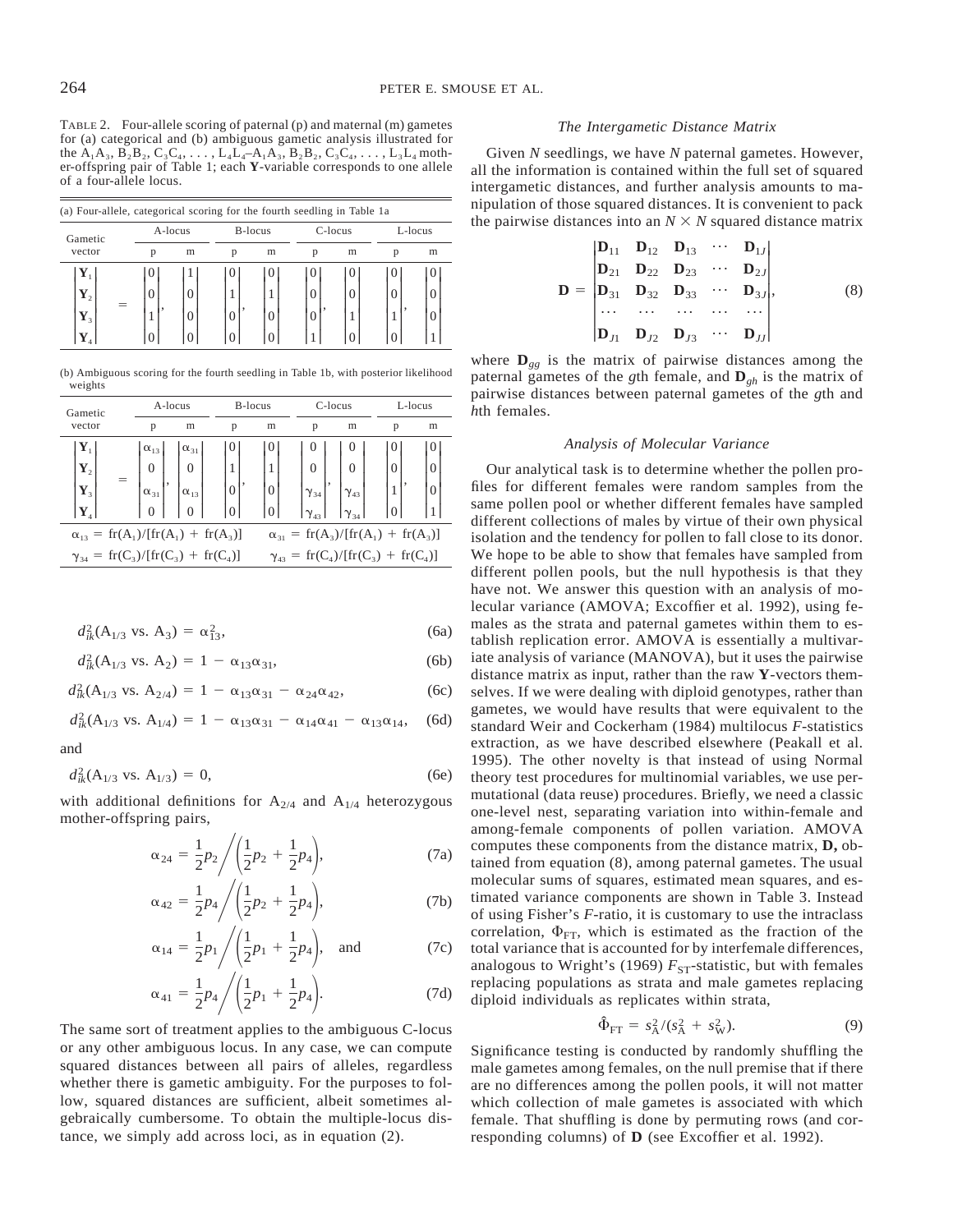TABLE 3. Analysis of molecular variance (AMOVA), adapted to determine heterogeneity of pollen gene pools among individual females; *J,* number of females; *K*, number of progeny for each female;  $SS_A$ , sum of squares among females;  $SS_w$ , sum of squares within females;  $MS_A$ , mean square among females;  $MS_w$ , mean square within females;  $s_A^2$ , estimated variance among females;  $\sigma_A^2$ , parametric variance among females;  $s_w^2$ , estimated variance within females;  $\sigma_w^2$ , parametric variance within females;  $\Phi_{\text{FT}}$ , heterogeneity estimate.

| Source of variation    | Degrees of freedom | Sums of squares | Estimated mean squares        | Expected mean squares                    | Variance and heterogeneity estimates                     |
|------------------------|--------------------|-----------------|-------------------------------|------------------------------------------|----------------------------------------------------------|
| Among female sibships  | $(J - 1)$          | $SS_A$          | $MS_A = \frac{SS_A}{(I - 1)}$ | $\sigma_{\rm w}^2$ + $K\sigma_{\rm A}^2$ | $s_{A}^{2} = \frac{MS_{A} - MS_{W}}{M}$<br>$\frac{K}{K}$ |
| Within female sibships | $J(K - 1)$         | $SS_{w}$        | $MS_w = \frac{SS_w}{J(K-1)}$  | $\sigma_w^2$                             | $s_w^2 = MS_w$                                           |
|                        |                    |                 |                               |                                          |                                                          |

## *Allocation of Sampling Effort*

The total size of a study is constrained by limited resources, both in terms of field sampling and laboratory assay. It is cheaper to obtain more seed from a given tree than to sample another tree. However, for a fixed total sample size, the more maternal parents we sample, the better our coverage of the landscape and associated auxiliary variables, but the fewer male gametes we will have to characterize the pollen pool of each mother's pollen draw.

For the analysis at hand, we were interested in estimating  $\Phi_{\text{FT}}$ . To do that with any precision, we needed a balance between the number of females (*J*) and the number of progeny  $(K)$  per female. The best choice of *J* and *K*, for fixed  $N =$ 



FIG. 2. Physical layout 10,000 simulated individuals, within a panmictic population, used to evaluate the power of the analysis under different conditions. The positions of the 20 sampled females are highlighted with diamonds.

*JK*, depends on the unknown value of  $\Phi_{FT}$  (the intraclass correlation), because the variance of  $\Phi_{\text{FT}}$  is (Falconer 1981)

$$
s_{\Phi}^2 = 2 \frac{[1 + (K - 1)\Phi_{\rm FT}]^2 (1 - \Phi_{\rm FT})^2}{K(K - 1)(J - 1)}.
$$
 (10)

By examining the variance of the intraclass correlation, equation (10), over a range of *J, K*, and  $\Phi_{\text{FT}}$  values, we discover that the minimum variance is achieved when  $K = (\Phi_{\text{FT}})^{-1}$ . To increase overall precision, we must increase total sample size, *N*. For a fixed total sample size of  $N \approx 400$ , for example, and a value of  $\Phi_{\text{FT}} \approx 1/32$ , sample allocations of  $J = 12$ , K  $=$  33 or  $J = 13$ ,  $K = 31$  would be best, but for a value of  $\Phi_{\text{FT}} \approx 1/8$ , a sample allocation of  $J = 50$ ,  $K = 8$  would be optimal. To add an element of realism, we note that for *Quercus alba*  $\Phi_{\text{FT}} \approx 1/16$  (see below), for which we should have  $J = 25$  and  $K = 16$ . Detailed analysis, however, shows that the standard error of  $\Phi_{\text{FT}}$  is relatively insensitive to the *J*:*K* ratio over this range of  $\Phi_{\text{FT}}$  values. Any allocation between  $(16:25 \leq J:K \leq 25:16)$  should be adequate; for an intermediate value of  $\Phi_{\text{FT}} = 1/16$ , any allocation between 10:40 and 40:10 would make very little difference. On the strength of these theoretical considerations, we have chosen to evaluate an intermediate combination of 400 total progeny, involving  $J = 20$  families and  $K = 20$  progeny per family. To spread the females across our simulated landscape, 100 units on a side (see below), we have chosen the spacing scheme in Figure 2.

# SIMULATION ANALYSIS OF A UNIFORMLY DISTRIBUTED POPULATION

## *Methods*

*Reference population.* We benchmarked the TwoGener model with simulated reference populations consisting of 10,000 mature, hermaphroditic, diploid, eight-locus individuals, uniformly distributed across a  $100 \times 100$  unit landscape (density,  $d = 1$  per unit<sup>2</sup>), represented by the speckling in Figure 2. We assigned genotypes to each individual, drawn from a panmictic gene pool array, corresponding to the allele frequencies of *Q. alba*, which we use later for illustration of this model (Table 4). For example, a two-allele locus in Hardy-Weinberg equilibrium will have genotype frequencies  $Pr(A_1A_1) = p^2$ ,  $Pr(A_2A_2) = q^2$ , and  $Pr(A_1A_2) = 2pq$ . A cumulative frequency vector was created from these frequencies [*p*2, 2*pq*, *q*2], and the genotype of the individual was determined by drawing a random number from the  $U(0,1)$  distri-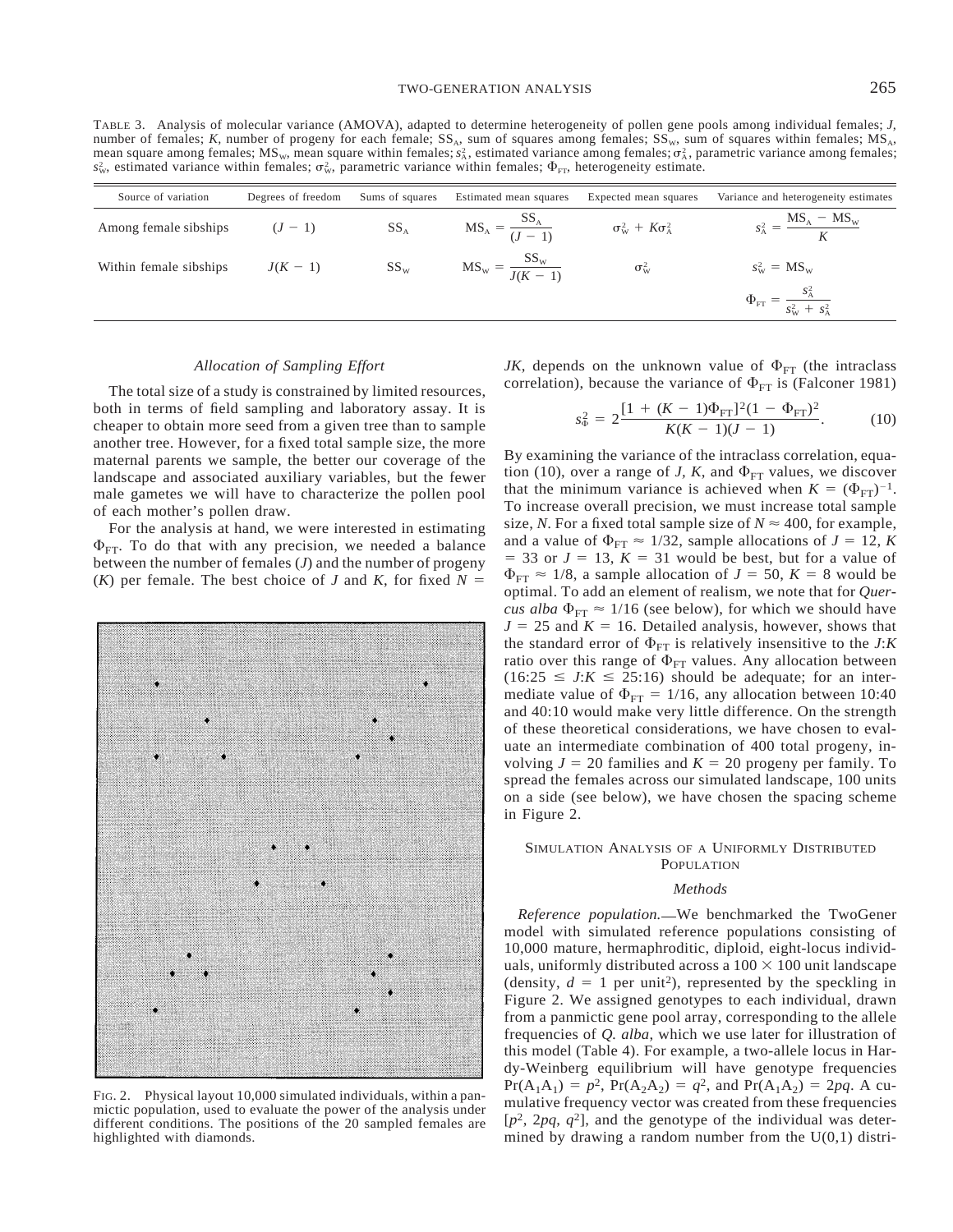TABLE 4. Allele frequencies used for the simulations, drawn from the *Quercus alba* example. Most polymorphic loci are in the top panel, least polymorphic loci in the bottom panel; expected exclusion probabilities (*E*) are given for each locus. *Per-2,* peroxidase; *Tpi,* triosephosphate isomerase; *Adh,* alcohol dehydrogenase; *Fe-1* and *Fe-3,* fluorescent esterases 1 and 3; *Pgi-2,* phosphoglucoisomerase; *Pgm,* phosphoglucomutase; *MNR,* menadione reductase.

|                                 | $Per-2$                                                      |                                         | Tpi                                                          |                            | Adh                                                          |                            | $Fe-1$                                                       |
|---------------------------------|--------------------------------------------------------------|-----------------------------------------|--------------------------------------------------------------|----------------------------|--------------------------------------------------------------|----------------------------|--------------------------------------------------------------|
| $Al-$<br>lele                   | Freq.                                                        | Allele                                  | Freq.                                                        | Allele                     | Freq.                                                        | Allele                     | Freq.                                                        |
| 1<br>2<br>3<br>4<br>5<br>7<br>E | 0.000<br>0.000<br>0.189<br>0.231<br>0.580<br>0.000<br>0.3095 | 1<br>2<br>3<br>$\overline{4}$<br>5<br>7 | 0.004<br>0.000<br>0.469<br>0.000<br>0.527<br>0.000<br>0.1923 | 1<br>2<br>3<br>4<br>5<br>7 | 0.001<br>0.000<br>0.363<br>0.000<br>0.631<br>0.005<br>0.1857 | 1<br>2<br>3<br>4<br>5<br>7 | 0.001<br>0.000<br>0.622<br>0.000<br>0.376<br>0.001<br>0.1822 |
| $Al-$                           | $Pgi-2$                                                      | Pgm                                     |                                                              | <b>MNR</b>                 |                                                              | $Fe-3$                     |                                                              |
| lele                            | Freq.                                                        | Allele                                  | Freq.                                                        | Allele                     | Freq.                                                        | Allele                     | Freq.                                                        |
| 1<br>2<br>3<br>4<br>5<br>7<br>E | 0.000<br>0.000<br>0.112<br>0.001<br>0.863<br>0.024<br>0.1177 | 1<br>2<br>3<br>4<br>5<br>7              | 0.000<br>0.000<br>0.032<br>0.000<br>0.954<br>0.014<br>0.0444 | 1<br>2<br>3<br>4<br>5<br>7 | 0.000<br>0.034<br>0.965<br>0.000<br>0.001<br>0.000<br>0.0329 | 1<br>2<br>3<br>4<br>5<br>7 | 0.000<br>0.000<br>0.002<br>0.000<br>0.980<br>0.018<br>0.0194 |

bution. If the random number *x* was  $\leq p^2$ , we assigned the genotype  $A_1A_1$  to that individual. If  $p^2 < x \le (p^2 + q^2)$ , then the individual was assigned the genotype  $A_2A_2$ . If  $(p^2 + q^2)$  $x \leq 1$ , then the genotype was A<sub>1</sub>A<sub>2</sub>. We repeated this process until all 10,000 individuals had eight-locus genotypes.

To illustrate the impact of differing amounts of polymorphic variation within the assay battery on the estimated values of  $\Phi_{\text{FT}}$ , we modeled three different situations. Model 1 uses the four most polymorphic loci (top panel of Table 4), twice each. Model 2 uses the eight loci presented, typical of the genetic resolution found in a routine allozyme survey of forest trees. Model 3 uses the four least polymorphic loci (bottom panel of Table 4), twice each. Polymorphism is limited in this last case; the battery would usually be considered inadequate for productive parentage analysis and, as we shall see, it limits the utility of TwoGener as well.

*The mating array.*—The major feature of interest here is the isolation by distance that follows from limited pollen dispersal; the operative variable becomes the effective size of the pollen pool drawn by a particular female. For a twodimensional landscape, with isotropic (nondirectional) pollen flow, we modeled the probability that a particular pollen grain was drawn from a male at distance *z* from the female (in any direction) as a negative exponential distribution of the form

$$
f(z) = \lambda \, \exp\{-\lambda z\},\tag{11}
$$

where the expected (average) distance from which a pollen grain is drawn is  $\gamma = \lambda^{-1}$ . We used seven settings for  $\gamma$  to seed the pollen flow dynamics of the model,  $\gamma = 2.5, 5.0,$ 7.5, 10.0, 12.5, 15.0, and 50.0, the last approaching broadcast (panmictic) pollination on a landscape of this size.

We expect the estimated value of  $\Phi_{FT}$  to increase as the

average pollen dispersal distance decreases. That is, we expect  $\Phi_{\text{FT}}$  to increase as  $\gamma$  decreases (or to increase as  $\lambda$  increases). For each sampled female, the locations of which are shown in Figure 2, we randomly selected a single allele from each locus. That provided the eight-locus maternal gamete. To determine the male who was mating with that female, we randomly selected a distance (*z*) measured from that female based on equation (11). We found the male that was closest to this random distance (*z*) from that female, irrespective of direction (isotropic pollen flow). We randomly selected corresponding alleles from each locus from that male to construct an eight-locus paternal gamete. We repeated the sampling process until all maternal trees had complete progeny arrays, each offspring represented by different maternal and paternal (eight-locus) gametes, a total of 400 gametic pairs for the study. For each simulated dataset, we extracted the matrix **D** (eq. 8) of distances among the inferred male gametes, conducted the AMOVA described in Table 3, and then tallied  $\Phi_{\text{FT}}$ . For each set of initial parameters, we repeated this entire process 1000 times, allowing the construction of an empiric frequency distribution for  $\Phi_{\text{FT}}$ . Simulation programs for population creation and TwoGener are available from R. J. Dyer upon request.

## *Results*

*The relationship between*  $\gamma$  *and*  $\Phi$ <sub>FT</sub>. - Using the categorical treatment, we evaluated  $\Phi_{FT}$  (denoted  $\Phi_{FT}^C$ ) for values of  $\gamma$ representing a range of isolation by distance from very proximal pollination to broadcast (virtually panmictic) pollination. For any given value of  $\gamma$  or  $\lambda$ , there was variation from run to run, but on average,  $\Phi_{FT}^C$  was inversely proportional to  $\gamma$  (Fig. 3a). Thus,  $\Phi_{FT}^C$  is positively proportional to (and linear in)  $\lambda = \gamma^{-1}$  (Fig. 3b). The pattern and the conclusion were precisely the same for the ambiguous treatment ( $\Phi_{\text{FT}}^{\text{A}}$ , results not shown). This relationship is the central result of the enterprise, and it represents what makes TwoGener work. Widely spaced females draw from different pollen pools, and the resulting differences in their male gamete arrays reflect the average distance of pollen flow.

*Polymorphic resolution.* The ability to detect spatial structure of the pollen pool depends on the level of polymorphism of the genetic loci used. Traditional parentage resolution is dependent on the exclusion probability  $(E_L)$ , the probability of being able to reject paternity for a random nonfather for the average mother-offspring pair with the genetic data available. The value of *EL* has been worked out for the multiple-allelic, ambiguous case and is a standard result (Selvin 1980; Chakravarti and Li 1983; Smouse and Chakraborty 1986; Jamieson 1994). If *El* is the exclusion probability for the *l*th locus, then that for the complete *L*locus battery is given by

$$
E_L = 1 - \prod_{l=1}^{L} (1 - E_l). \tag{12}
$$

Although we are not assigning paternity here, because we have no particular interest in the precise father, resolution does depend on the level of polymorphism. We have modeled three situations to illustrate the impact of differing amounts of polymorphic variation on the average value and variance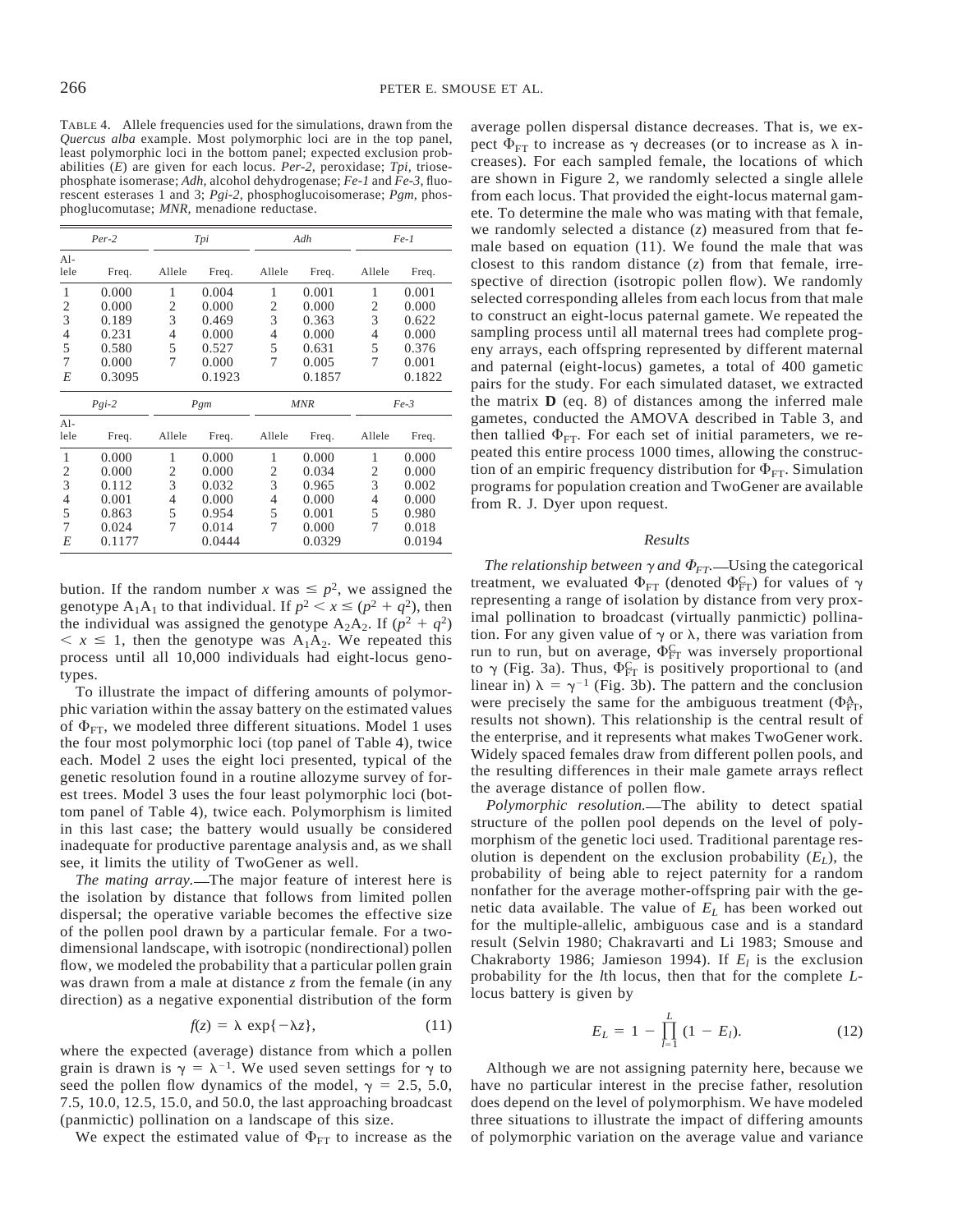

FIG. 3. Distributions of  $\Phi_{FT}^C$ ; 1000 simulated runs with actual *Quercus alba* allozyme data (eight loci), 20 mothers with 20 progeny each, for several different values of  $\gamma$  (top panel) and  $\lambda = \gamma^{-1}$ (bottom panel).

of  $\Phi_{\text{FT}}$ : (1) the four most polymorphic loci (top panel of Table 4), twice each, yielding  $E_8$ (best loci) = 0.862; (2) the eight loci presented, describing the genetic resolution encountered in a typical allozyme survey of forest trees, yielding  $E_8$ (actual loci) = 0.707; and (3) the four least polymorphic loci (bottom panel of Table 4), twice each, yielding  $E_8$ (worst loci) = 0.361. The expectation is that analytical resolution will increase with the value of  $E_8$ .

Results indicate that the impact of genetic polymorphism on  $\Phi_{\text{FT}}$  differs for the categorical and ambiguous cases (Fig. 4). For the categorical case, the estimated average pollen structure does not differ significantly across the three levels of genetic polymorphism. In contrast, for the ambiguous case, the analysis significantly underestimates the amount of pollen structure among females for the low-polymorphism case (paired  $t = 22.00$ ,  $P < 0.001$ ). The ambiguous treatment is especially vulnerable to limited genetic polymorphism, probably reflecting the conservative (null-hypothesis favoring) consequences of using global allele frequencies to construct male gametic vectors for ambiguous mother-offspring (G*i*G*k*-G*i*G*k*) pairs. For either treatment, limited polymorphism yields larger variances in the  $\Phi_{\text{FT}}$  estimates, thus lower statistical power. For empiric work, it will obviously be important to deploy a highly polymorphic genetic assay battery. A genetic assay battery with  $E_8 = 0.361$  is simply inadequate to the task, and it should be augmented. For the *Q. alba* illustration (see below), we have used the allele frequencies (Table 4) corresponding to the middle treatment ( $E_8 = 0.707$ ),



FIG. 4. Distributions of estimated  $\Phi_{FT}^C$  and  $\Phi_{FT}^A$ , for different choices of eight allozyme loci, least polymorphic (left), actual *Quercus alba* loci (center), and most polymorphic (right), 1000 replicates of 20 mothers and 20 progeny each; vertical lines represent actual ranges of 90% of the individual estimates.

for which the average values of  $\Phi_{FT}$  are not statistically different for the categorical and ambiguous assay. That level of polymorphism is certainly adequate to support the enterprise, but the variances would be reduced with an even more polymorphic battery.

## *QUERCUS ALBA* IN MISSOURI OZARK FORESTS

We recently conducted a study of *Q. alba* (Fagaceae) to evaluate variation in mating system among Missouri Ozark forest stands (V. L. Sork, V. Apsit, and J. Raveill, unpubl. ms. a). *Quercus alba* is a common, continuously distributed tree species in the Missouri Ozarks, one of several focal tree species in a study of the impact of forest management on genetic diversity in the Missouri Ozark Forest Ecosystem Project, MOFEP (Koop 1996; Gram and Sork 1999, in press; Sork et al. 1997; V. L. Sork, A. R. Templeton, M. A. de la Fuente, P. Foster, A. L. Koop, and R. D. Westfall, unpubl. ms. b). For more details about the MOFEP, see Brookshire et al. (1997). Previous analysis of the adult genetic structure of *Q. alba* based on *F*-statistic models (Weir and Cockerham 1984) showed no evidence of genetic structure ( $F_{ST} \approx 0.00$ ,  $P \le 0.98$ ; Koop 1996) among 36 adult subpopulations distributed across nine forest compartments ( $\sim$ 250–500 ha each, within a region 20 km in diameter), which is compatible with long-term spatial homogenization over tens of kilometers.

Our interest here is to apply TwoGener to the *Q. alba* progeny data to understand the genetic structure within a single bout of pollination. We used the allele frequencies from *Q. alba* (Table 4) in our earlier simulations, and those were derived from 1586 progeny of these 54 maternal trees, distributed over the same 36 stands in nine compartments that we sampled for the earlier study of adult structure. Within a compartment, distances between pairs of maternal trees ranged from 50 m to 500 m. Methods for sampling, germination, and electrophoresis are described elsewhere (Sork et al. 1997, unpubl. ms. b). To maintain comparability with the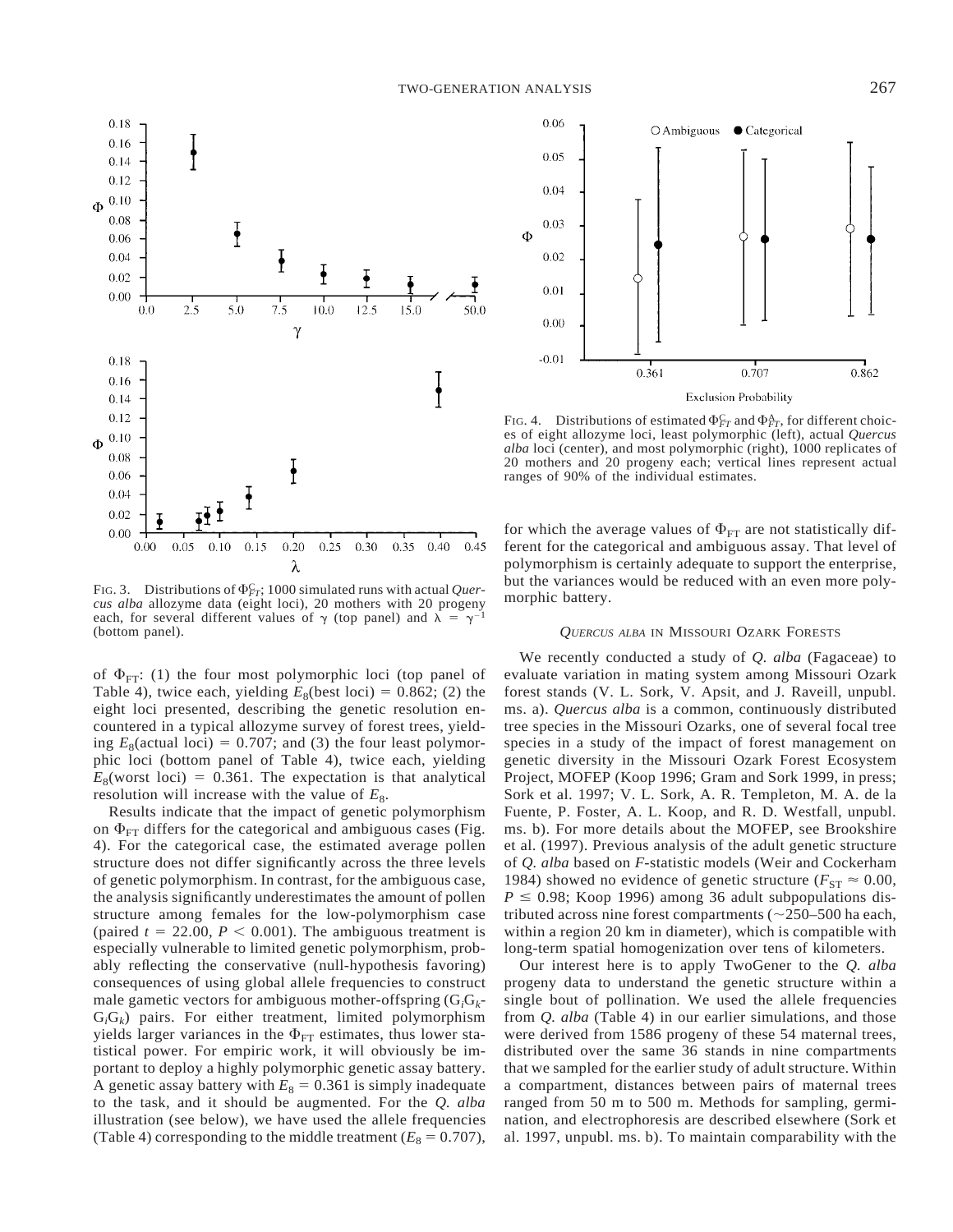| Source of<br>variation          | Degrees<br>of freedom | Sum of<br>squares | Estimated<br>mean<br>squares | Variance<br>estimate<br>extracted | Heterogeneity<br>$(\Phi_{\text{FT}})$<br>estimate         |
|---------------------------------|-----------------------|-------------------|------------------------------|-----------------------------------|-----------------------------------------------------------|
| Among females<br>Within females | 45<br>1531            | 125.15<br>1502.74 | 2.7811<br>0.9815             | 0.0638<br>0.9815                  | $= 0.061$<br>$\Phi_{\text{\tiny E}\Gamma}$<br>$P = 0.001$ |

TABLE 5. Pooled within-compartment analysis of molecular variance (AMOVA) for *Quercus alba* using a set of 54 adults and 1586 progeny; the estimated value of  $\Phi_{\text{FT}}$  is a measure of pollen pool heterogeneity among females.

mating system study, we chose to illustrate the TwoGener analysis with a pooled within-compartment analysis. We scored the gametes as in Table 2b, extracted a pairwise distance matrix for the male gametes within each compartment, conducted an AMOVA for each compartment, and tallied the sums of squares and degrees of freedom. By pooling the corresponding sums of squares and degrees of freedom across compartments, we obtained the results in Table 5, from which we obtained a pooled estimate of  $\Phi_{\text{FT}} = 0.061$  ( $P < 0.001$ ).

#### **DISCUSSION**

We have introduced a novel gene-flow analysis, based on a two-generation (parent-offspring) genetic structure analysis that identifies the scale of male gametic heterogeneity among females, in a manner that allows translation into the average distance of pollen movement. We show that pollen pool structure sampled by these females, as measured by  $\Phi_{\text{FT}}$ , is inversely proportional to the average pollen dispersal distance, suggesting that even proximal females are sampling different portions of the global pollen pool. Our results show that this local pollen pool structure is informative about the pollen dispersal distribution. It is particularly helpful that we can estimate such structure with modest levels of genetic resolution (preferably,  $E_L > 0.80$ ), because we can achieve this degree of resolution for many species with only modest numbers of progeny per female, which allows us to sample more maternal plants, spread over the larger spatial distances needed for landscape-scale studies. Our ability to apply this approach to *Q. alba* demonstrates empirically our ability to detect pollen pool heterogeneity among females. Our findings, based both on simulations and on natural population data, illustrate the promise of this new method for assessment of real-time pollen flow. We will turn now to some extensions of our simulations and empirical findings, elaborate on design issues and their implications, and close with some future applications.

#### *Effective Pollination Neighborhood*

An important feature of this model is its relationship to practical outcomes of gene flow. It would be especially profitable to convert our estimate of  $\Phi_{\text{FT}}$  for *Q. alba* into a statement about the effective number of males and to provide some sense of the spatial extent of the mating neighborhood (the effective pollination neighborhood) for the Missouri study. Those are the questions to which we now turn our attention. Using a bivariate normal distribution of pollen dispersion, Wright (1946) defined the genetic neighborhood size as  $N_e = 4\pi\sigma^2 d$ , where  $\sigma^2$  is the variance of parent-offspring natal distances and *d* is the population density. We are concerned here with pollen flow only, not parent-offspring natal distance, and Crawford (1984) has shown that Wright's formula needs adjustment for that case. Moreover, we have modeled negative exponential (rather than bivariate normal) pollen dispersal.

As was the case with Wright's model, we assume adaptively neutral marker loci. Unlike Wright, we assume that there is no local genetic structure among the adults themselves—caused either by previous drift and propagule flow or by selectively driven allele frequency heterogeneity—over the spatial scale of interest. If there is divergence among the pollen pools of the sampled mothers, we interpret it as a statement about limited pollen flow among spatially randomized adult male genotypes, rather than as evidence of adult genetic structure that is spatially organized. Any violation of that assumption will lead to an inflation of our estimate of  $\Phi_{\text{FT}}$ . Our previous analysis of  $F_{\text{ST}}$  among *Q. alba* adults suggests no significant adult structure (Koop 1996), but a multivariate analysis of that genetic structure shows substantial heterogeneity (Gram and Sork, in press; Sork et al., unpubl. ms. b). We need to pursue the matter further, both as it affects the impact of adult structure  $(F_{ST})$  and selective gradients (see Tonsor et al. 1993) on our inference concerning pollen structure ( $\Phi_{\text{FT}}$ ); we will leave those issues for later reports (F. Austerlitz and P. E. Smouse, unpubl. ms.; R. J. Dyer, R. D. Westfall, V. L. Sork, and P. E. Smouse, unpubl. ms.).

Our estimate of  $\Phi_{\text{FT}}$  can be shown (Austerlitz and Smouse 2001) to be related to the probability of identity by descent (IBD) for two paternal alleles, drawn from among the progeny of the same and different females. If we assume idealized adults (equally fecund and phenologically synchronized) and that the females are spaced sufficiently far apart across the landscape,  $\Phi_{FT}$  is (to a first approximation) a measure of the average per locus probability of IBD:  $\Phi_{FT} \approx [2N_{ep}]^{-1}$ . From our estimate of  $\Phi_{\text{FT}}$  = 0.061, we infer that a set of  $N_{ep} \approx$ 8.2 *effective* (idealized) males, providing all the pollen for a given female and all with equal likelihood, could be expected to yield the observed  $\Phi_{FT}$  value. As an independent check on our results, we have used Ritland's (1990) mating system program to analyze the mating patterns within *Q. alba*; we found significant biparental inbreeding of about 6%, as well as four to nine effective pollen donors per mother (Sork et al., unpubl. ms. b). The analyses have different bases, but they both suggest a small effective number of pollen donors for the average female in a single bout of reproduction.

Our low estimates of the effective number of males sampled by individual mothers contrast sharply with the estimates of total number of pollen donors in oak paternity studies (e.g., Dow and Ashley 1996; Streiff et al. 1998). The two approaches seemingly give different results, but only because they measure different parameters. Because paternity analysis concentrates on identifying who the fathers are, it can provide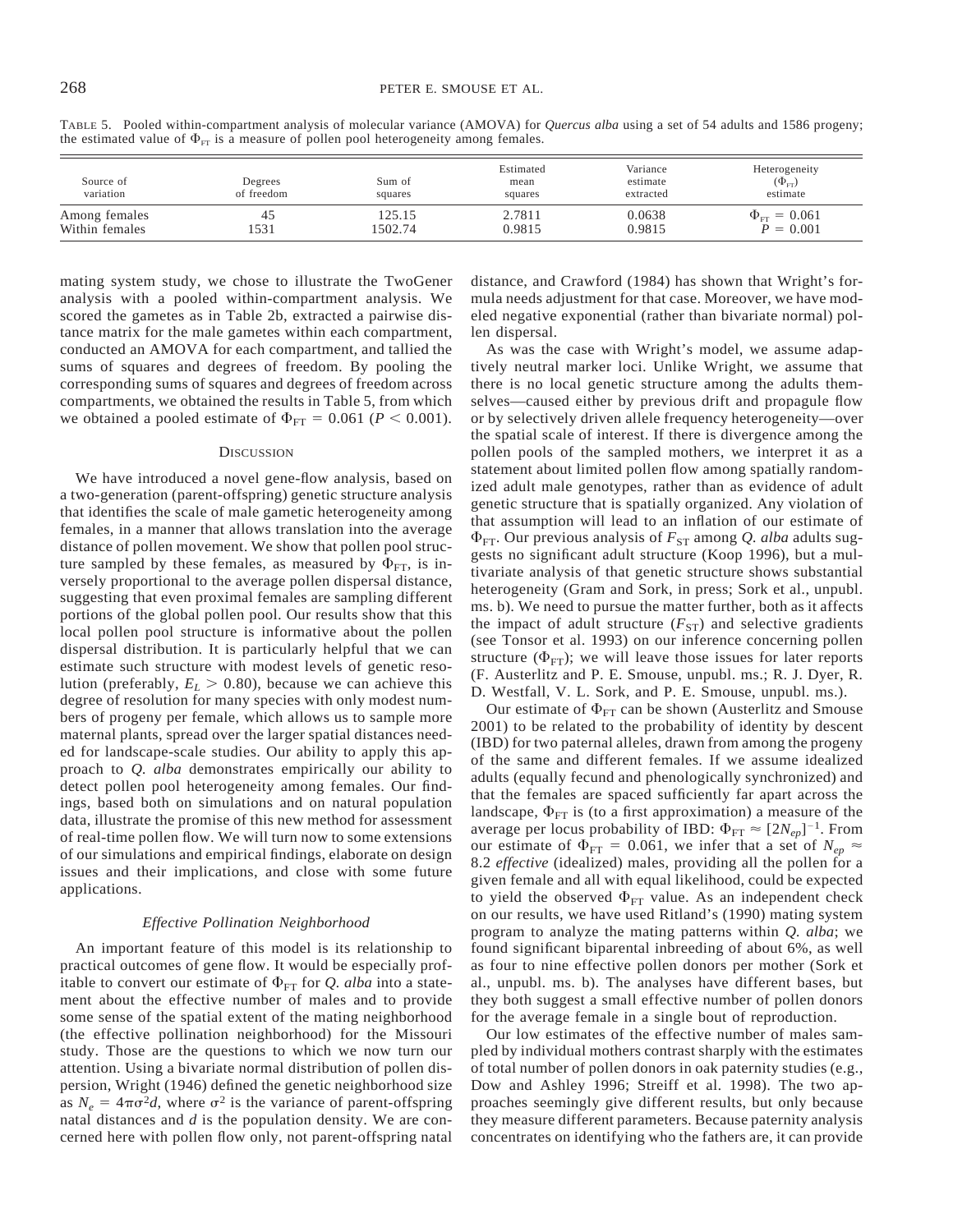valuable detail on the absolute numbers of fathers and their locations (see Nason et al. 1996; Sork et al. 1998). In contrast, TwoGener examines the impact of those fathers on pollen pool structure. For example, Streiff et al. (1998) have estimated that about 64% of progeny found in a 5.76-ha site were pollinated from external fathers (census number of pollen donors not reported). From these same data, TwoGener (based on the equations for F. Austerlitz and P. E. Smouse, unpubl. ms.) yields an effective number of (idealized) pollen donors of  $N_{ep} \approx 18-20$ . The total number of contributors may well be large, but most of them contribute very little; *Nep* accounts for the unevenness of their relative contributions. TwoGener sacrifices paternal designation and enumeration for *effective* genetic impact.

One advantage of our parameterization is the potential to translate our results into an effective pollination area. For our simulations, the total area sampled was 100 units on a side, so that, for example,  $\gamma = 5$  would represent five units. With 10,000 simulated individuals, population density was set to  $d = 1$  idealized adults per square unit,  $\Phi_{\text{FT}}$  was inversely proportional to the implicit product  $(\gamma d)$ . For the actual data on *Q. alba*,  $\Phi_{FT} = 0.061$  translates into  $N_{en} \approx$ 8.2, but how large an area is that on the ground? Our population density measurements for *Q. alba* in the nine compartments yield an average value of 92.8 trees  $(\geq 11.4 \text{ cm})$ dbh) per hectare. Adults are neither equally fecund nor phenologically synchronous, so the effective density is less than 92.8 trees per hectare. However, lacking more elaborate data on the variance and timing of relative pollen output from adults, we will treat the raw stem tallies as though they represented idealized adults.

Given that crude device, we estimate that the effective pollination area,  $A_{ep}$ , is  $8.2/92.8 = 0.0884$  ha (in extent), a circle of radius 16.77 m centered on the female in question. That is, if pollen contributions were even for all males and pollination were at random and synchronized, 8.2 idealized males—from within a circle of radius 16.77 m around the female—would yield the observed value of  $\Phi_{\text{FT}}$ . For real adults, the circle containing 8.2 effective pollen donors will obviously have a larger radius and represent a larger area. Future work will need to address the impact of fecundity and phenological variance on *Aep*, but with due allowance for the unknowns in this situation, it is clear that effective pollination is quite localized for *Q. alba* in this setting.

Several alternative pollen distributions might apply to *Q. alba*, and each would have its own translation into ground area and the effective number of equally contributing males. We will deal with those other distributions elsewhere (Austerlitz and Smouse 2001) but the point here is that  $\Phi_{FT}$  is estimable, irrespective of the precise assumptions about pollen distribution. In addition,  $\Phi_{FT}$  is large enough to indicate that effective pollination is quite localized, in spite of the fact that pollen can move large distances.

## *What We Have Wrought*

TwoGener uses a combination of old tricks to do something new and different. With *Q. alba*, the  $F_{ST}$  analysis of adult genotypes showed no evidence of genetic structure. One might argue about the arbitrary definition of population strata

for a continuously distributed species like *Q. alba*, but the absence of spatial structure among adults was striking. However, by concentrating on a two-generation comparison of parents (maternal trees) and their own progeny (male gametes drawn by those females), we have been able to estimate the pollination neighborhood for a single mother tree during a single bout of reproduction. For *Q. alba*, we estimate that pollination neighborhood to be about eight males, representing an area of less than 0.1 ha. That pattern has obviously not contributed much to genetic fragmentation for continuously distributed *Q. alba*, but for any species that is sparsely or patchily distributed, either naturally or by virtue of recent disruption, the genetic consequences would be considerable genetic structure among subsequent adults.

For a fixed total sample size, it seems best to obtain enough seed per female (replication) to ensure that  $K \approx \Phi_{\text{FT}}^{-1}$ , although the analytical scheme is reasonably robust over a broad range of sample allocations. There are two other ways to improve precision. The first is to increase total sample size, *N*, while holding  $K \approx \Phi_{\text{FT}}^{-1}$  by increasing the number of females, *J*. Inspection of equation (10) shows that  $s_{\Phi} \propto J^{-\frac{1}{2}}$ , which implies  $s_{\Phi} \propto N^{-\frac{1}{2}}$  for constant *K*. To reduce the standard deviation by half, we must quadruple *N* and thus the number of females. The second is to improve the genetic battery. We are best served by highly polymorphic, codominant loci. Genetic markers that are minimally polymorphic should be replaced by others with more information content. Multipleallelic loci with relatively balanced allele frequencies are best for either classic paternity analysis (Chakraborty et al. 1988) or population survey analysis (Smouse and Chevillon 1998). Increasing the multilocus exclusion probability,  $E_L$  (eq. 12), can be done either by choosing more effective loci (those with higher  $E_l$  values) or by adding more loci (Smouse and Chakraborty 1986; Chakraborty et al. 1988).

The proper spatial scale for this sort of survey work needs further development. We anticipate that the spatial array of individuals and the heterogeneity of the landscape will determine the sampling design, but some generalizations would be helpful. It seems clear that by spacing our sampled females out over a substantially larger scale than has been possible for parentage studies, we will be able to deal with a variety of spatial distributions (e.g., high vs. low density, continuous vs. patchy distributions). A larger spatial array should aid in comparative work, without having to be concerned about whether the arbitrary sampling locations are panmictically cohesive. Given our concern with spatial processes, however, a number of questions concerning optimal spacing design need additional exploration.

## *Future Work*

We can now estimate the pollination neighborhood for a single bout of reproduction. The scope of work required is manageable, so we can mount replicate studies over several seasons to evaluate the genetic consequences of multiple bouts of pollination for long-lived organisms. Alternatively, instead of increasing *N* for a single location and investing all of our effort in extracting a single estimate of  $\Phi_{\text{FT}}$ , we can consider investing modest amounts of effort in each of several locations, attempting to compare and contrast polli-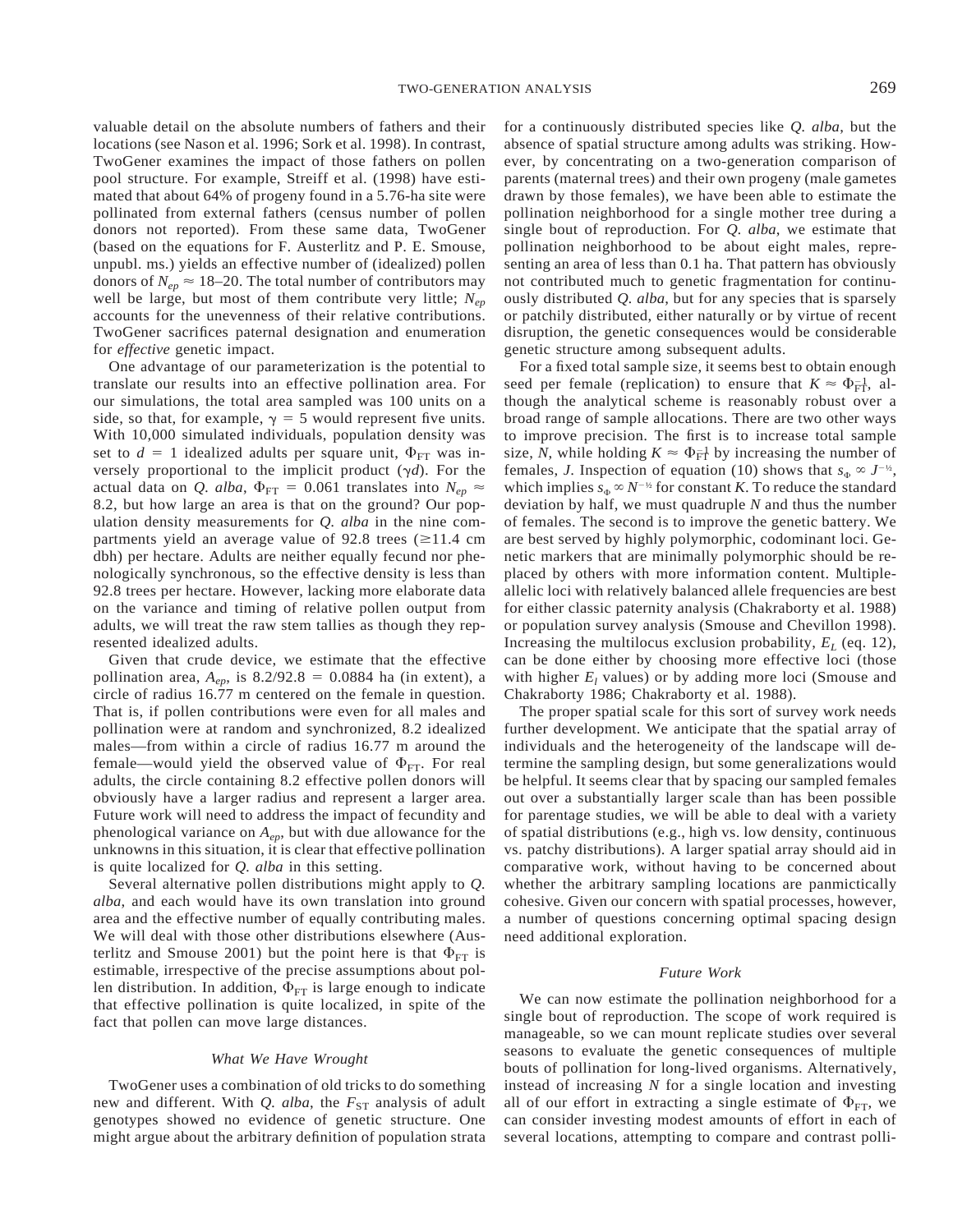nation dynamics under different circumstances. With *Q. alba*, the interesting contrasts are those involving alternative cutting practices, the prime focus of the MOFEP, but other ecological factors might also impinge on pollen flow, not the least of which are the effective stem density of adults and the degree of habitat fragmentation for the species in question. We will explore some of those questions in later papers. Here, we have conveniently assumed that male and female gametes are unrelated. Given that most pollen is drawn from the local vicinity of a given female and that some of the contributing males may be related, particularly if there is preexisting genetic structure among the adults themselves, uniting gametes that are related need attention. We are pursuing that matter elsewhere (F. Austerlitz and P. E. Smouse, unpubl. ms.).

#### **ACKNOWLEDGMENTS**

The TwoGener collaborative project was conducted as part of the Gene Flow Working Group, supported by the National Center for Ecological Analysis and Synthesis (NCEAS), a center funded by National Science Foundation (DEB-94– 21535), the University of California–Santa Barbara, the California Resources Agency, and the California Environmental Protection Agency. PES was supported by the New Jersey Agricultural Experiment Station (NJAES/USDA-32106 and McIntire-Stennis-17309). VLS was supported by a sabbatical fellowship from NCEAS and research grants from the Missouri Department of Conservation for participation in the Missouri Ozark Forest Ecosystem Project. The authors thank V. Apsit, F. Austerlitz, K. Bailey, C. Kelly, J. Nason, and J. Wall for many helpful suggestions on the manuscript.

#### LITERATURE CITED

- Adams, W. T., and D. S. Birkes. 1991. Estimating mating patterns in forest tree populations. Pp.157–172 *in* S. Fineschi, M. E. Malvolti, F. Cannata, and H. H. Hattemer, eds. Biochemical markers in the population genetics of forest trees. SBP Academic, The Hague.
- Adams, W. T., D. S. Birkes, and V. J. Erickson. 1992a. Using genetic markers to measure gene flow and pollen dispersal in forest tree seed orchards. Pp. 37–61 *in* R. Wyatt, ed. Ecology and evolution of plant reproduction. Chapman and Hall, New York.
- Adams, W. T., A. R. Griffin, and G. F. Moran. 1992b. Using paternity analysis to measure effective pollen dispersal in plant populations. Am. Nat. 140:762–780.
- Austerlitz, F., and P. E. Smouse. 2001. Two generation analysis of pollen flow across a landscape. II. Alternative dispersal functions and sampling strategies. Genetics: *In press*.
- Bossart, J. L., and D. P. Prowell. 1998. Genetic estimates of population structure and gene flow: limitations, lessons, and new directions. Trends Ecol. Evol. 13:202–206.
- Brookshire, B. L., R. Jensen, and D. C. Dey. 1997. The Missouri Ozark Forest Ecosystem Project: past, present and future. Pp.1– 25 *in* B. L. Brookshire and S. R. Shifley, eds. Proceedings of the Missouri Ozark Forest Ecosystem Project symposium: an experimental approach to landscape research; 3–5 June 1997. St. Louis, MO. Gen. Tech. Rep. NC-193. USDA For. Serv., North Centr. For. Exp. Sta. St. Paul, MN.
- Chakravarti, A., and C. C. Li. 1983. The effect of linkage on paternity calculations. Pp. 411–422 *in* R. H. Walker, ed. Inclusion probabilities in parentage testing. American Association of Blood Banks, Arlington, VA.
- Chakraborty, R., T. R. Meagher, and P. E. Smouse. 1988. Parentage analysis with genetic markers in natural populations. 1. Paternity

exclusion and expected proportions of offspring with unambiguous paternity. Genetics 118:527–536.

- Chase, M., C. Moller, R. Kesseli, and K. S. Bawa. 1996. Distant gene flow in tropical trees. Nature 383:398–399.
- Crawford, T. J. 1984. The estimation of neighborhood parameters for plant populations. Heredity 52:273–283.
- Devlin, B., and N. C. Ellstrand. 1990. The development and application of a refined method for estimating gene flow from angiosperm paternity analysis. Evolution 44:248–259.
- Dow, B. D., and M. V. Ashley. 1996. Microsatellite analysis of seed dispersal and parentage of saplings in bur oak, *Quercus macrocarpa*. Molec. Ecol. 5:615–627.
- Ellstrand, N. C., and D. R. Elam. 1993. Population genetics of small population size: implications for plant conservation. Ann. Rev. Ecol. Syst. 23:217–242.
- Ennos, R. A. 1994. Estimating the relative rates of pollen and seed migration among plant populations. Heredity 72:250–259.
- Excoffier, L., P. E. Smouse, and J. M. Quattro. 1992. Analysis of molecular variance inferred from metric distances among DNA haplotypes: application to human mitochondrial DNA restriction sites. Genetics 131:479–491.
- Falconer, D. R. 1981. Introduction to quantitative genetics. 2d ed. Longman, London.
- Gram, W. K. and V. L. Sork. 1999. Does population density reflect genetic diversity? Conservation Biology 13:1079–1087.
- . Association between environmental and genetic heterogeneity in forest tree populations. Ecology *In press*.
- Hudson, R. 1991. Gene genealogies and the coalescent process. Pp. 1–44. *in* P. Harvey and L. Partridge, eds. Oxford Surveys in Evolutionary Biology. Oxford Univ. Press, New York.
- Husband, B. C., and S. C. H. Barrett. 1996. A metapopulation perspective in plant population biology. J. Ecol. 84:461–469.
- Jamieson, A. 1994. The effectiveness of using co-dominant polymorphic allelic series for (1) checking pedigrees and (2) distinguishing full-sib pair members. Anim. Genet. 25:37–44.
- Kaufman, S. R., P. E. Smouse, and E. R. Alvarez-Buylla. 1998. Pollen-mediated gene flow and differential male reproductive success in a tropical pioneer tree, *Cecropia obtusifolia* Bertol. (Moraceae): a paternity analysis. Heredity 81:164–173.
- Koop, A. L. 1996. Genetic variation and structure in *Quercus alba* L. in a Missouri Ozark landscape. Dept. of Biology, Univ. of Missouri, St. Louis.
- Kudoh, H., and D. F. Whigham. 1997. Microgeographic genetic structure and gene flow in *Hibiscus moscheutos* (Malvaceae) populations. Am. J. Bot. 84:1285–1293.
- Ledig, F. T. 1992. Human impacts on genetic diversity in forest ecosystems. Oikos 63:87–108.
- Nason, J. D., and J. L. Hamrick. 1997. Reproductive and genetic consequences of forest fragmentation: two case studies of neotropical canopy trees. J. Heredity 88:264–276.
- Nason, J. D., E. A. Herre, and J. L. Hamrick. 1996. Paternity analysis of the breeding structure of strangler fig populations: evidence for substantial long-distance wasp dispersal. J. Biogeogr. 23:501–512.
- Neigel, J. E. 1997. A comparison of alternative strategies for estimating gene flow from genetic markers. Annu. Rev. Ecol. Syst. 28:105–128.
- Peakall, R., P. E. Smouse, and D. R. Huff. 1995. Evolutionary implications of allozyme and RAPD variation in diploid populations of dioecious buffalograss (*Buchloe¨ dactyloides* (Nutt.) Engelm.). Molec. Ecol. 4:135–147.
- Ritland, K. 1990. A series of FORTRAN computer programs for estimating plant mating systems. J. Hered. 81:235–237.
- Selvin, S. 1980. Probability of nonpaternity determined by multiple allele codominant systems. Am. J. Hum. Genet. 32:276–278.
- Slatkin, M. 1989. Detecting small amounts of gene flow from phylogenies of alleles. Genetics 121:609–612.
- Smouse, P. E., and R. Chakraborty. 1986. The use of restriction fragment length polymorphisms in paternity analysis. Am. J. Hum. Genet. 38:918–939.
- Smouse, P. E., and C. Chevillon. 1998. Analytical aspects of population-specific DNA-fingerprinting for individuals. Heredity 89:143–150.